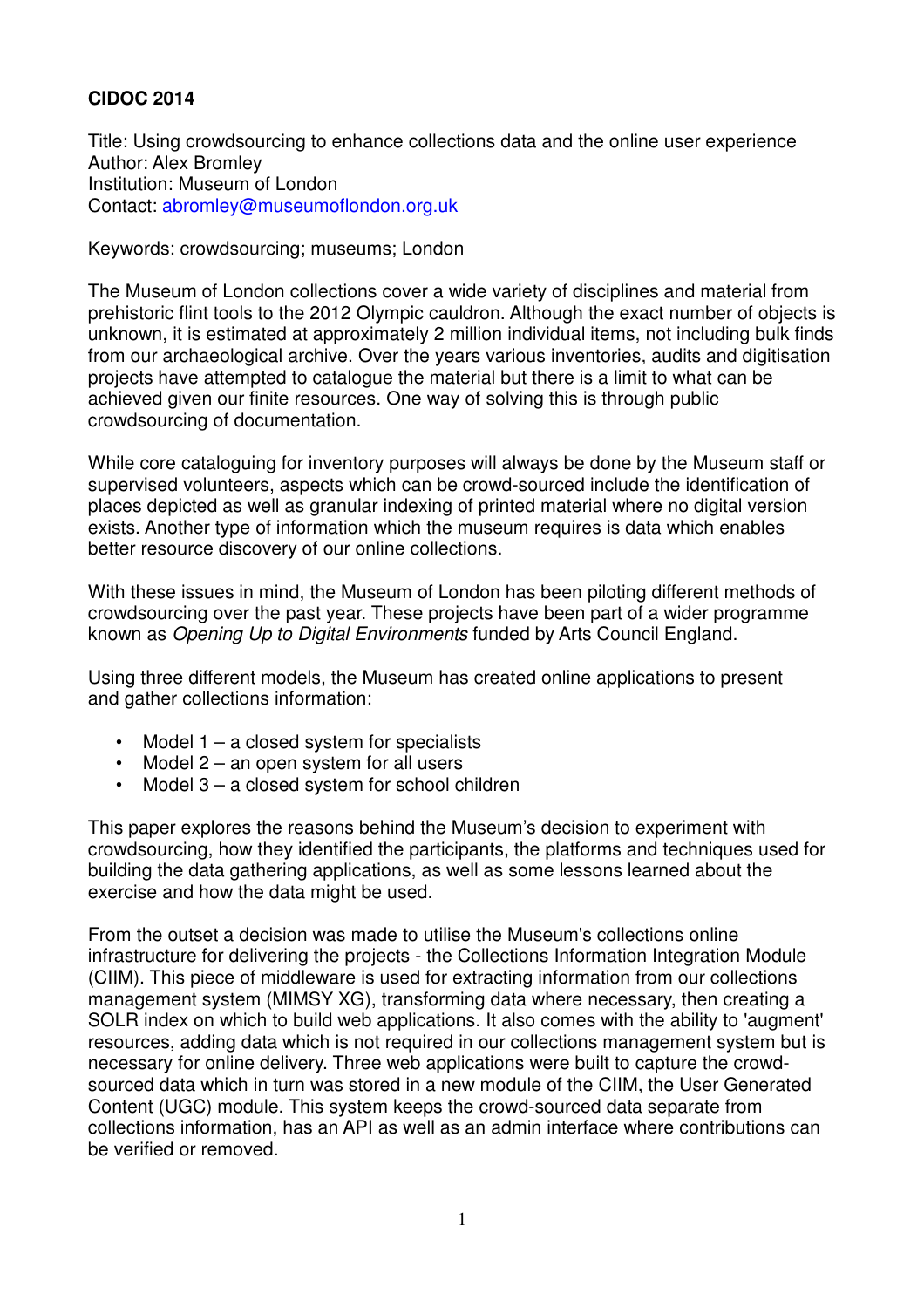### **Model 1- Surrey Canal photographs**

The museum houses an extensive archive of material relating to the London Docklands and inland waterways. One such collection is a group of photographs of the Surrey Canal, much of which is now covered up by post-war development. After discussion with the curator, the project manager identified approximately 100 images for inclusion in the closed project. While many of the images had a brief title, the exact location where the picture was taken is often unknown. Users were asked to identify the premises, street, neighbourhood and date if known. As this was to be a 'closed' system, a suitable group had to be identified. After consultation with the curator, a local history group in south-east London offered to assist. Volunteers were issued with user names and were invited to go through each image in turn. If they could not offer any information, they could 'skip' and do the next one.

### **Model 2 – London Street Views 1840**

Between 1838 and 1840 London publisher John Tallis created a series of 88 pamphlets titled a Tallis's London Street Views. These guides illustrated London's main commercial streets (or parts thereof) and included a street history, advertisements, a local map and, most useful, an elevation street view and business directory. Eighty-seven of these guides are in the Museum of London's collection. These are highly valuable resources for researchers of Victorian London but were only available to visitors to the Museum Library. Even simple online publication would not have made them wholly accessible and it was going to need a more granular type of digitisation and some crowdsourcing to make them useful. Thirty five of the pamphlets were chosen for the project and each double page elevation, together with the index, was digitised in-house and the resulting media records 'augmented' in the CIIM with GIS information (Longitude and Latitude) and other data to aid navigation. Out of the 35 pamphlets, 20 'thoroughfares' and squares were identified which roughly corresponded to the modern street layout of central London.

This was the most ambitious of the three projects and a web application was developed which interfaced with Google Maps API to present a map-based entry point to the digitised resources as well as a modern-day Street View of the elevation. A 3-D 'walk through' of the elevations completed the offering.

Users are given the opportunity to register and then navigate through the resources, highlighting and identifying buildings in each elevation, then transcribing the information from the printed indexes to digital form. All the data is sent to the UGC module and it requires 5 people to agree on the premises description before it appears in the digitised index.

The site has proved popular since launch in March 2014 and now virtually all 20 thoroughfares or squares have been catalogued by users.

### **Model 3 – Tag London**

One of the limitations of the Museum's collections online system is its reliance on the traditional Museum system of object naming as the sole method of object classification. This can throw up some unhelpful search results – for example a search for 'painting' won't return records with an object name of 'oil on canvas'. Therefore our evaluation identified a need for an 'object type' function which would help researchers go straight to the material they want. In addition, there was a need to provide an index of objects according to 'period', something which is only an optional field in our core data standard.

A recent strategic objective to 'Engage every school child in London' led the team to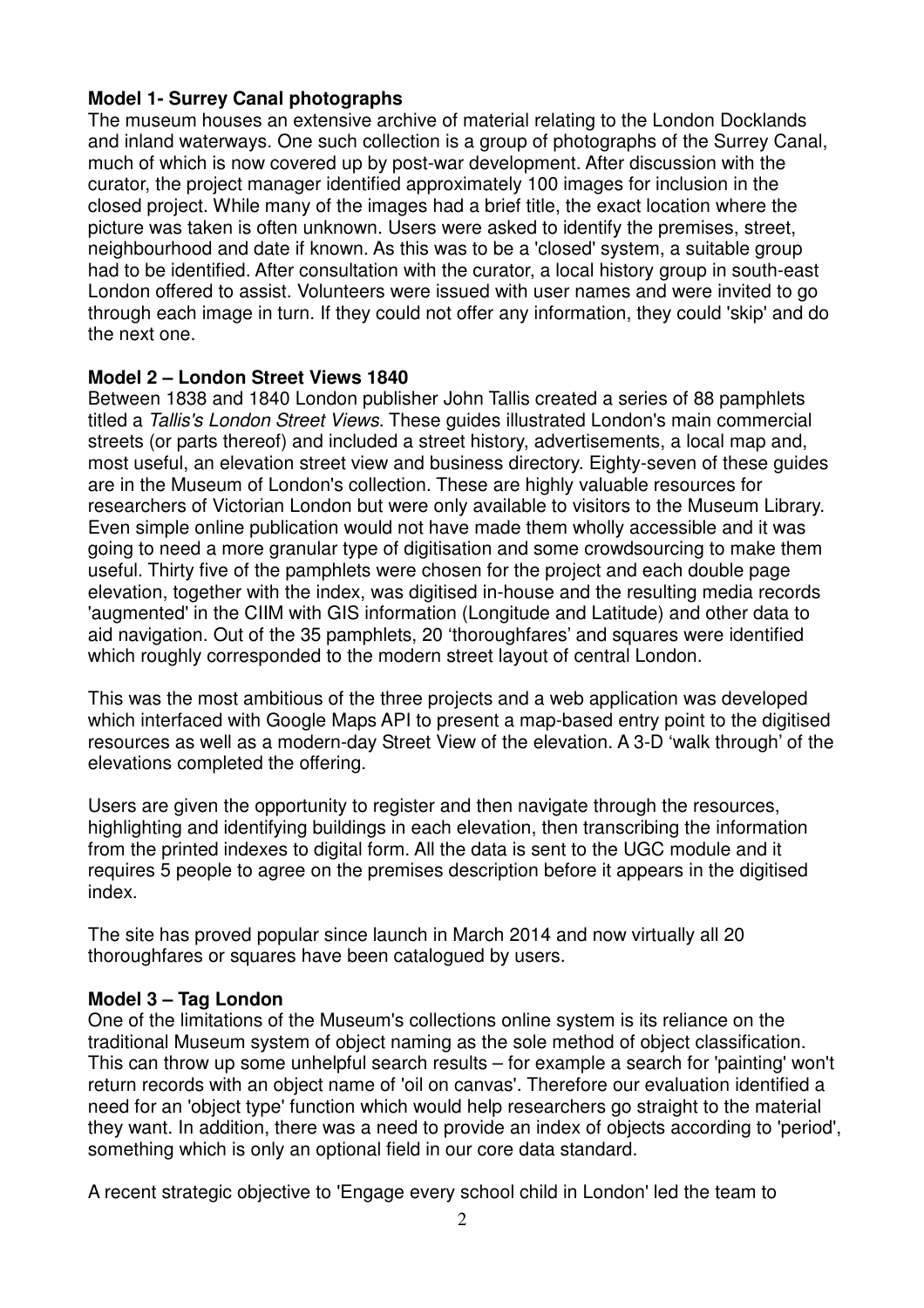consider whether local schools could be recruited to do this 'object type' tagging and contact was made with teachers to gauge interest. Four schools agreed to take part in a pilot – with children ranging from 8 to 14 invited to 'tag' approximately 1000 objects over a three week period in planned lessons.

Incentives were added to the project with children awarded 'medals' for completing 10, 25 and 50 records. Quality was to be maintained by arriving at a consensus based on the number of pupils who entered the same data. The following represents a summary of the verification rules:

- Each different object is seen by at least 10 different users
- Each question requires 70% of users to agree the same answer before it is 'verified'
- If less than 70% of users agree on the same answer, that data is considered 'not verified'
- Once 10 different users have answered all the questions on a given object it is not offered to any more users and is considered 'complete'

### **Lessons learned and next steps**

The learning from the crowdsourcing projects has been significant, and with the help of the evaluation that is now being carried out, the museum stands to benefit hugely from the experience and knowledge that it has developed from the projects.

Each project had different objectives, audiences and methodologies and analysis of consensus data has not yet been completed. However the following interim observations can be made:

### **Model 1 – a closed system for specialists**

- Contributions to the closed system have so far been limited with only five registered users.
- The task of finding a target audience and engaging them should not be underestimated. A relationship needs to be developed and very often the digital confidence of specialist history groups is limited and they may prefer to speak in person to a curator.
- The data which has been gathered may be imported into MIMSY XG to enhance object records.

### **Model 2 – an open system for all users**

- Publicity is important. Use social media channels wisely to attract the right type of audience.
- Think about the level of consensus which is achievable bearing in mind the size of your user base. If you set the level too high you may not have enough visitors to verify all the data.
- The user interface has been a barrier to some users (30% found it 'difficult' to use). A lesson here is to think about what you want to achieve by crowdsourcing and don't clutter the screen with additional information and functionality peripheral to the main task.
- There are some very enthusiastic crowd-sourcers out there who will do most of the work. Many people will visit just to browse.
- Quality of the data has so far been good with only 31 data items 'reported' by users out of a total of 730. Out of these, 22 were removed and marked 'incorrect' by the system administrator.